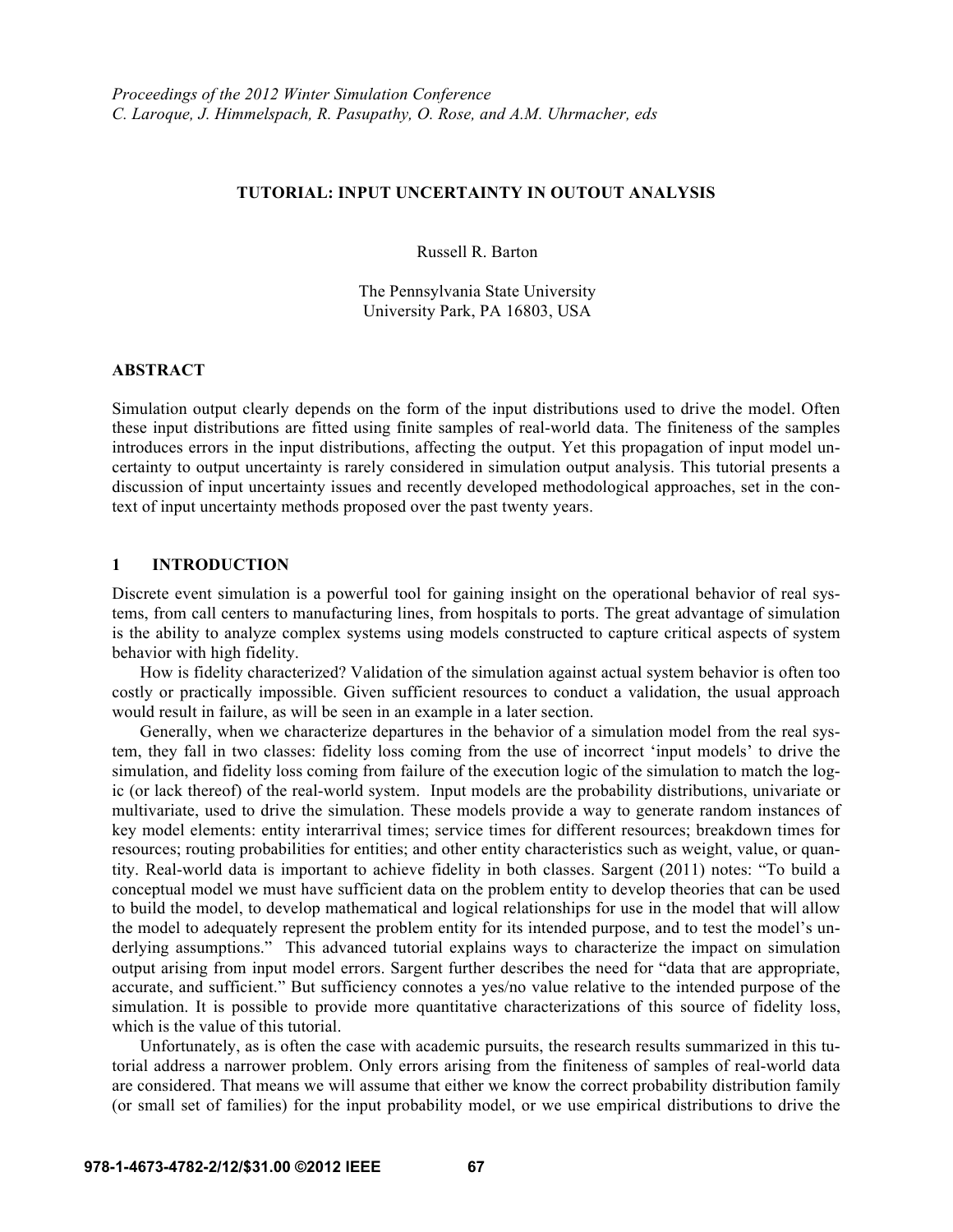simulation. For example, we will be able to say something about the error in output introduced from using a finite set of data to fit the arrival rate  $\lambda$  for an interarrival time distribution that is known to be exponential.

While this may seem a narrow pursuit, we will see that in very reasonable scenarios simulation output analysis can give characterizations quite different from the true system when this error is not considered. This makes the understanding of input model errors due to finite samples a worthwhile study, in spite of Schruben's "five dastardly Ds" of data (Barton et al. 2002). In the sections below this tutorial will explain the nature and seriousness of the problem, then summarize early approaches, now twenty years old, to characterize this source of error. The tutorial then will present recent work in this area, relate some recent research in discrete-event simulation to efforts for deterministic models, and in the final section identify the difficulties that remain with current approaches.

# **2 UNDERSTANDING INPUT MODEL UNCERTAINTY**

#### **2.1 Input Models**

Discrete event simulations model stochastic behavior by specifying probabilities or probability distributions for random variables used in the model. These random variables affect the dynamic behavior of the model. They might include interarrival times, service times, times between machine maintenance or failures, travel times, route choice, defect probability, and so forth. Often these probabilities or distributions are estimated from samples of real-world data. The methods that are reviewed in this tutorial can be used for any such estimated probabilities, but for simplicity the focus will be on the probability models used to describe queues.

## **2.2 An Example of Input Model Uncertainty**

Consider a simulation model of a capacitated queue where (surprisingly) we know that both the interarrival times and the service times follow exponential distributions. This *M*/*M*/1/*k* setting allows an easy illustration of the impact of input model error caused by fitting models to finite sets of real-world data. Suppose that the true system has capacity  $k = 20$ , with interarrival times that are exponentially distributed with mean  $1/\lambda = 1.25$  minutes, and that service times are exponentially distributed with mean  $\tau = 1$  minute. In this case the true steady-state mean number of customers in the system can be computed using

$$
L(\lambda, \tau) = \frac{\lambda \tau}{1 - \lambda \tau} - \frac{(k+1)(\lambda \tau)^{k+1}}{1 - (\lambda \tau)^{k+1}}
$$
(1)

and substituting  $\tau = 1$  and  $\lambda = .8$  to give  $L \approx 3.805$ . In this illustrative example, assume that (1) is not known, and that the objective of the simulation model is to estimate *L* and give an associated confidence interval. Here we let  $Y_j$  be the sample average of L that is output by the simulation for the  $j<sup>th</sup>$  replication, and assume that we have *m* such output replications. Then we can write

$$
L(\lambda, \tau) \approx L(\lambda', \tau') + \varepsilon = \frac{1}{m} \sum_{j=1}^{m} Y_j(\lambda', \tau') = \overline{Y}
$$
 (2)

where *j* indexes the simulation replication. The simulation uses estimates  $\lambda$ ' and  $\tau$ ', which can be thought of as observations of the random variables  $\Lambda$  and  $T$ , estimators of  $\lambda$  and  $\tau$ .

Any simulation run will be of finite length, and the average number of customers in the system over that finite run (or set of runs) will vary randomly from the quantity prescribed by (1) because of the finiteness of the simulation effort. Call this *intrinsic error*, which is represented by  $\varepsilon$  in (2). Since the simu-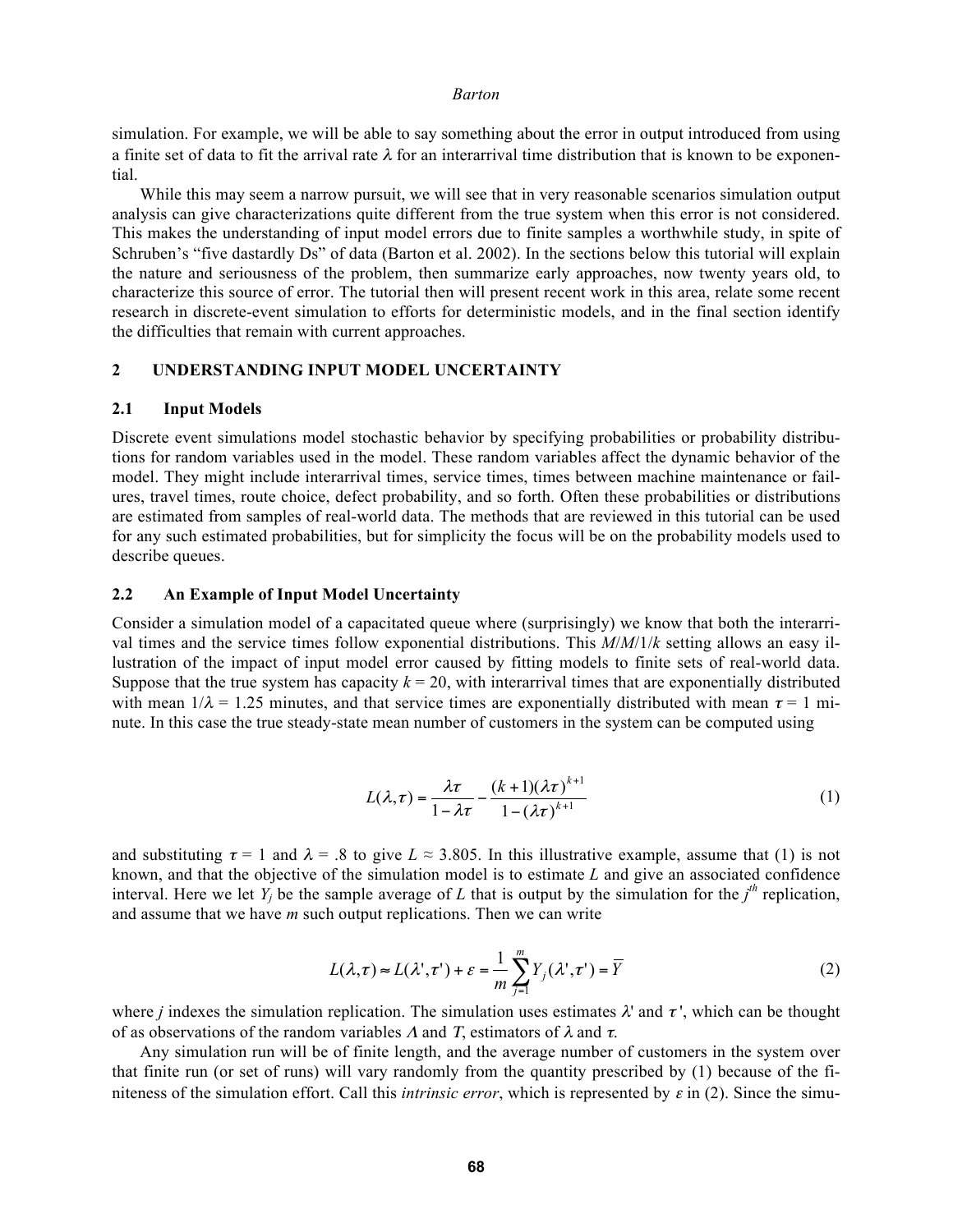lation is run using  $\lambda$  and  $\tau$ , the resulting estimate for *L* will not be 3.805, generally, even if intrinsic error is near zero. Call this second source of error *extrinsic error*. It is  $L(\lambda, \tau') - L(\lambda, \tau)$ .

How large might extrinsic error be for this example? Assume for the moment that the simulation is run long enough so that the intrinsic error is near zero; that is, the average number of customers in the system over the duration of the simulation (or set of simulation replications) is well-approximated by (1). Further assume (to simplify notation) that we have the same sample size for each real-world data set used to estimate each input parameter. Specifically in this case, suppose that we estimate  $1/\lambda$  using  $n = 500$ samples of real-world interarrival times, and  $\tau$  using  $n = 500$  samples of service times. Because these sample sizes are not infinite, the estimates  $1/\lambda$  and  $\tau$  will have some random error. Consider  $r = 1000$ repeated experiments consisting of collecting 500 interarrival and service times, estimating values  $\lambda_i'$  and  $\tau'_{i}$ ,  $i = 1, 2, ..., 1000$ , and running the simulation long enough to yield a value given by (1) for each set of arguments  $\lambda_i'$  and  $\tau_i'$ . Figure 1 gives the histogram of  $\overline{Y}_i$ , each an estimate of *L*, over 1000 such experiments. The range of *L* estimates is quite large. No matter how much simulation effort is put into the runs to improve the fidelity of the estimate to (1), this error about the true value 3.805 will remain.



Figure 1: Variation in simulation output for *L* for an *M*/*M*/1/20 queue over a set of 1000 experiments, using different samples of size  $n = 500$  (to estimate mean interarrival time and mean service time) for each experiment.

Shifting the *L* axis so that 3.805 becomes zero would yield a histogram approximately centered about zero, and would give a good approximation to the probability distribution of extrinsic error for the case of finite samples of size 500 for this model (where the input distribution families are assumed known). Of course, in practice only one of these experiments would be conducted, so one would not know the distribution of extrinsic error. It seems clear that this error should be included in the characterization of simulation output uncertainty, at least for this case. There is a greater than 25% chance that the one experiment of these 1000 that would be conducted would produce an estimate for average number in the system with error greater than 25%, – either less than 2.8 or greater than 4.8. The problem is that the usual confidence intervals for simulation only capture the error in the simulation output's approximation of (1) conditioned on the fitted values of  $\lambda$ ' and  $\tau$ ', but do not capture the uncertainty in output from the errors in the input distributions, in this case arising from  $\lambda' \neq \lambda$  and  $\tau' \neq \tau$ .

### **2.3 A Problem of General Concern but Little Commercial Action**

The example above illustrates the significant risk associated with ignoring input model uncertainty, even when relatively *large* input sample sizes are used to fit parameters for *known* distribution families. The situation is not unique to this example, and has been illustrated in different settings by many researchers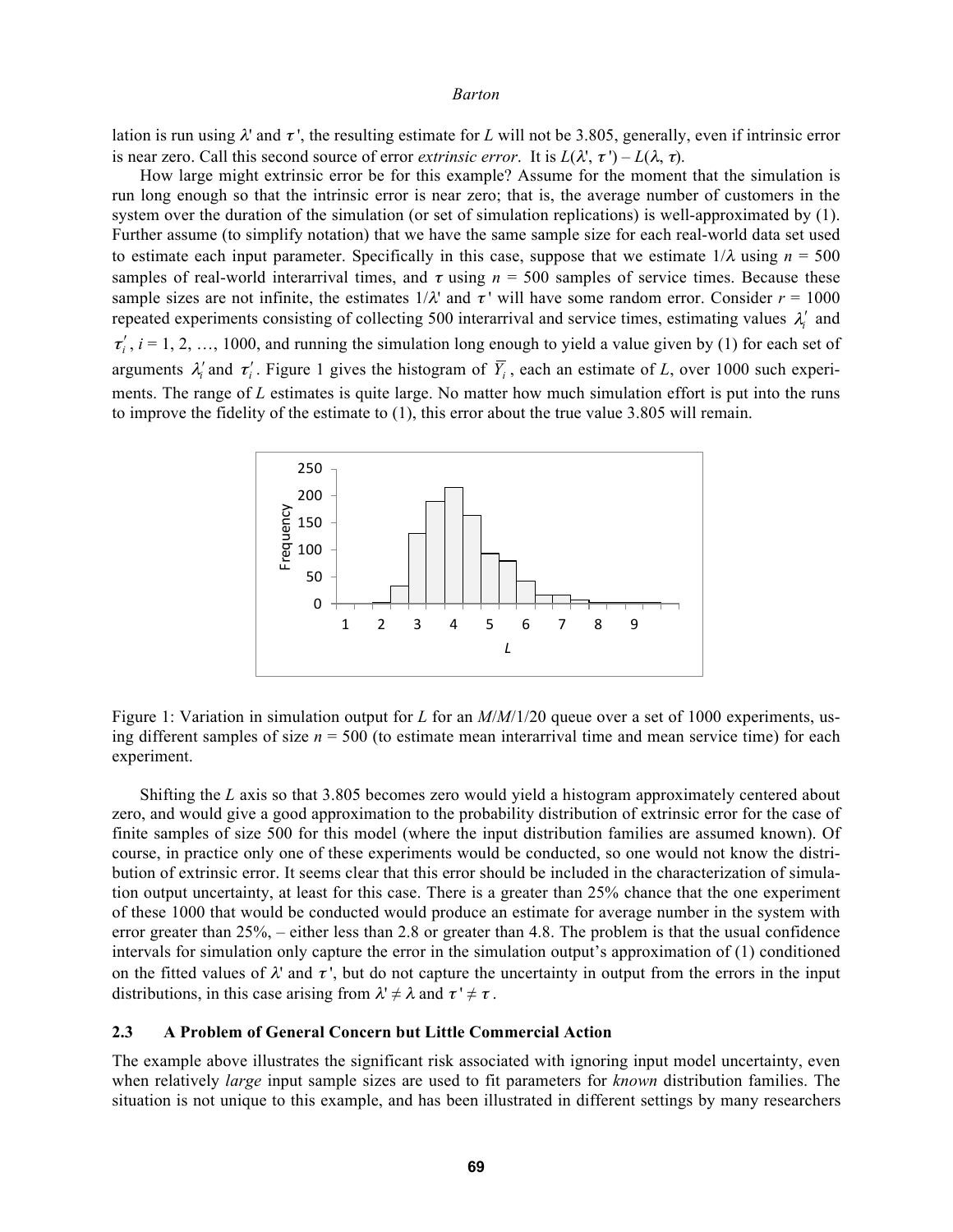over the past twenty years. Yet simulation software vendors have yet to implement analysis routines that take this error into account. As you will see in the sections below, methods that take this error into account can be complicated, computationally intensive, and overly conservative. So, at least until very recently, vendors had reason to be reluctant to address this issue.

## **3 THE FIRST TEN YEARS**

#### **3.1 Basic Approaches**

In discussions during the 1992 Winter Simulation Conference, Lee Schruben introduced the concept of input model uncertainty, and proposed a method for capturing it. The idea was closely related to bootstrap resampling, and was further developed in Barton and Schruben (1993). There was a great deal of work on this topic by many researchers over the next ten years. A panel on input modeling at the 2002 Winter Simulation Conference provides a nice summary of many of basic approaches (Barton et al 2002). The strategies fall into four general categories: direct resampling, bootstrap resampling, methods based on Bayesian Model Average concepts, and approximations based on Taylor's theorem.

## **3.2 Direct Resampling**

One might imagine conducting a process like the one used to construct Figure 1. Barton and Schruben (1993) called this *true resampling* but they used the interarrival and service times that were sampled (from exponential distributions) directly to form empirical distributions. The experiment would consist of *r* outer replications of *m* inner simulation replications each, with each outer replication using different fitted values from different real-world samples, each of size *n*. This paper did not compute confidence intervals for output parameters, but did suggest using a mixed effects Analysis of Variance to determine whether extrinsic variance was important (this implies  $m > 1$  for the inner replications). This check was further developed in Freimer and Schruben (2002).

The usual *t*-based confidence intervals are not appropriate in this setting. First, the extrinsic variability will not generally follow a normal distribution, as can be seen from the skewness in Figure 1 (where there is no intrinsic variance). This skewness is more apparent in Figure 2 of Barton and Schruben (2001) for a capacitated queue with  $k = 10$  and  $n = 10$ . Further, since we are trying to characterize the level of uncertainty in output coming from finite real-world samples of size *n*, *t*-based confidence intervals (though robust to some non-normality) are inappropriate, since the uncertainty will decrease to zero as *r* increases, even for fixed *n*. If intrinsic error is near zero, confidence intervals for *L* could be based on percentiles of the  $\overline{Y}_i$  output values (*i* = 1, 2, …, *r*).

Confidence intervals based on direct resampling are problematic for three reasons. First, the impact of intrinsic error on the estimate of *L* reduces as  $1/\sqrt{rm}$  (not just  $1/\sqrt{m}$ ), so confidence intervals based on percentiles of the *r* output values can significantly over-cover if there is significant intrinsic error. Second, the analysis requires *rm* simulation runs, compared with *m* in an analysis that ignores input model uncertainty. Third, it is very expensive and wasteful of real-world data to characterize uncertainty about *L* due to the finiteness (at level *n*) of real-world data. It is wasteful because we use *rn* units of data to characterize an estimate based on *n* units of data. Each outer replication uses only 1/*r* of the real-world data available to the simulationist. More precise results could be obtained by using all *rn* values to fit the input models (with reduced error because the finiteness of real-world data would be at level *rn*).

Methods for finding the distribution of a conditional expectation (Glynn 1986) fall in this direct resampling category. The connection was recognized by Steckley and Henderson (2003), who proposed a kernel method to estimate the conditional density. They built on the work by Lee and Glynn (1999, 2003) who proposed a method to estimate the distribution function (using the usual percentile estimator – even though Lee and Glynn later decompose extrinsic and intrinsic error to find optimal allocation of data collection vs. simulation effort). Examples typically assume that new samples can be generated via computa-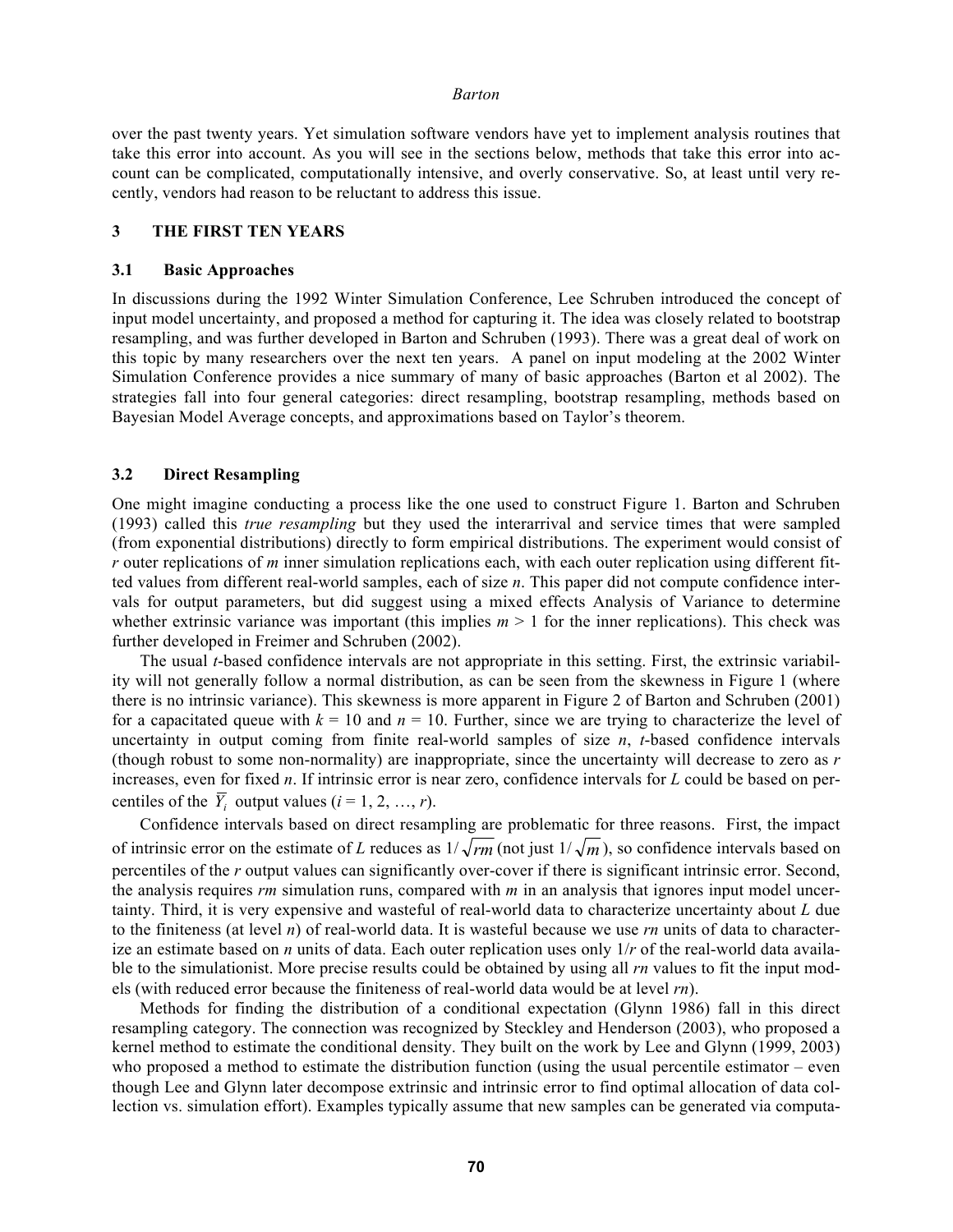tion, and that resampling vs. simulation costs are known. A common objective is to find values *r* and *m* that minimize the MSE of the conditional expectation, subject to a fixed computational budget  $c_1r + c_2rm$ = *C*. The work on distribution of conditional expectations has focused on the asymptotic behavior of the estimates under conditions that have both *r* and *m* grow to infinity. The first problem associated with direct resampling does not apply in the limit, but would apply in practice. In particular, if the simulation effort were small, resulting in significant intrinsic error, the resulting empirical cumulative distribution functions or kernel-smoothed densities would have inflated variance (and generate overly conservative confidence intervals). The latter two problems remain.

# **3.3 (Direct) Bootstrap Resampling**

Direct resampling (and related conditional expectation) methods enable characterization of error due to input models fitted with finite real-world data, subject to the three problems mentioned above. Bootstrapping is a statistical method that was developed specifically for data reuse to estimate the distribution of a statistic of interest (Efron and Tibshirani 1986). The direct bootstrap resampling method is the same as for direct resampling, except that the *r* resamples of size *n* are obtained from the (single) real-world sample by resampling from it with replacement (*r* is often called *B* in the bootstrap setting). This means that in a bootstrap resample some real-world values will be sampled twice, three times, etc., while others will not be included. The bootstrap resampled input data can be used directly if the simulation is driven by empirical distributions as in Barton and Schruben (1993, 2001) or it can be used to estimate input model parameters such as  $\lambda$  and  $\tau$  for our example (e.g., Cheng 1995). Note that the implementations in Barton and Schruben (1993, 2001) used *m* = 1.

 Instead of bootstrap resampling the original data, the empirical weights (normally 1/*n*) on each original data sample can be changed randomly, as Lee Schruben suggested in 1992, using the result that  $F<sub>x</sub>(X)$  $\sim U(0,1)$ . The ordinates of the empirical cumulative distribution function at each of the original samples can be resampled using *n* (sorted) values from the *U*(0,1) distribution. This method was called uniform resampling in Barton and Schruben (1993), and is an implementation of the Bayesian bootstrap method of Rubin (1981). Uniform resampling is particularly appropriate if the resampled empirical distribution will be used directly in the simulation, but the uniform resampled empirical distribution can also be used to compute distribution parameter estimates.

While bootstrapping uses data economically, both of the other problems associated with direct resampling remain: the inflation of the intervals by intrinsic variance, and the need to conduct *rm* simulation runs. The inflation of intervals by intrinsic variance did not have a noticeable impact on coverage probability in Barton and Schruben (2001). Barton et al. (2002) showed that small simulation effort producing large intrinsic variability could result in overcoverage for the bootstrap confidence interval. Barton (2007) showed that with  $m > 1$  one could compare the standard deviation of within-resample replications to the width of the percentile-based confidence interval to determine whether intrinsic variance would be likely to cause significant overcoverage.

There is an additional theoretical shortcoming in the application of the bootstrap when the computed statistic is the output of simulation. The asymptotic correctness of coverage for the bootstrap requires that the computed statistic be a smooth function of the (resampled input) data. Since the simulation output can be thought of as stochastic, this condition is violated. Again, if intrinsic variance is small, the impact on coverage is not significant. Interestingly, this condition is violated whenever the bootstrap method is carried out using a digital computer, but this has not seemed to bother statisticians.

### **3.4 Bayesian Model Average (BMA) Approaches**

Chick (1997, 1999, 2000, 2001) employed a Bayesian Model Average strategy to characterize uncertainty in simulation output based on uncertainty about both distribution family as well as distribution parameter values. For an overview of Bayesian Model Averaging, see Hoeting et al. (1999) and the BMA references therein, dating back to 1978. See also Cheng (1998). The BMA approach assumes that the real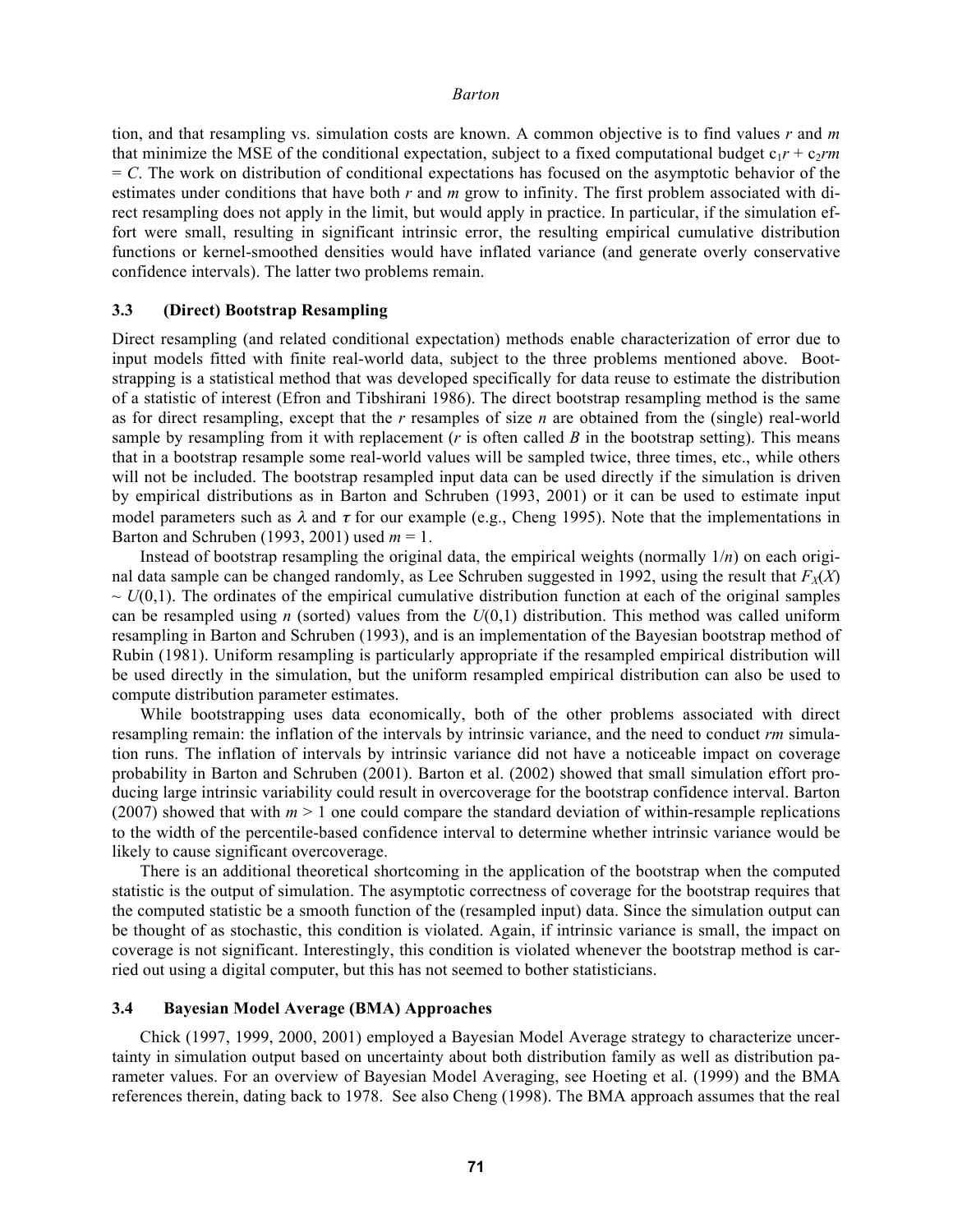world data is generated by one of a known set of parametric distribution families: which family may not be known, and the precise values of the parameters identifying a specific member of the family are assumed unknown. In BMA extrinsic error is referred to as *structural uncertainty* (consisting of *model uncertainty* and *parameter uncertainty*) and intrinsic error is *stochastic uncertainty*.

The BMA approach randomly samples input distributions and parameters before each simulation replication (much like parametric bootstrapping), using a Bayesian posterior distribution for input distributions and parameters, given historical data and priors on distribution families and on parameter values. The slow adoption of this approach (since 1978) is because the Bayesian posterior can be complex to calculate, depending on the form of the prior distributions. When both input model uncertainty and model parameter uncertainty are considered, the process is complicated. Suppose that there are *Q* input models,  $q = 1, 2, ..., Q$  and  $C_q$  choices for input model form for the  $q^{th}$  input. If the Bayesian posterior distribution on input model forms exhibits independence across input models, the BMA process is straightforward to implement: sample from the posterior distribution of model forms independently for each input model, then sample from the chosen form's model parameter values according to the parameter posterior distribution. Even if the input distributions are themselves independent, there may be dependence in the Bayesian probabilities of correct model form (e.g. all inputs are either lognormal or exponential). In such a case one may have to consider all possible combinations of models, each combination with its own posterior probability. That could require estimation of Π *Cq* posterior probabilities. An input 'instance' for simulation must be randomly drawn from all such possible combinations of model forms for each input model, using the computed posteriors.

Zouaoui and Wilson (2004) presented an alternative BMA approach requiring simulation of all Π *Cq* model combinations, each a sufficient number of times to characterize parameter uncertainty. In their example they resampled parameter values 100 times for each model. Simulating all model combinations can be a distinct disadvantage if there are many input variables, each with many possible distribution families, but there is a silver lining to this cloud: their approach does not require model resampling. Instead, the results of simulation runs (averaged over parameter resamples and simulation replications within these) for each model combination are combined in a weighted average, where the weights are the Bayesian posterior values. This approach has an important advantage: an analysis can be augmented to consider additional candidate input model forms while making full use of the existing simulation runs. Only runs for model combinations that include additional model forms must be computed. The sums will use existing and new run results, weighted using the new model form posterior distribution.

Like Chick's method and all other methods that use percentiles of simulation output to establish confidence intervals, Zouaoui and Wilson (2004) used percentile intervals in their computational example, which showed good results. With simulation runs lengths corresponding to 200,000 customers, intrinsic error was negligible compared with extrinsic error, so this result is not surprising. One can observe perhaps minor overcoverage (93% vs. 90%) in Table 2 of Zouaoui and Wilson (2003), for the input sample  $size = 50,000$  case, where extrinsic uncertainty was small relative to intrinsic uncertainty. Since only 200 macroreplications were performed, the 93% must be interpreted as 93% +/- 4% for 95% confidence. Zouaoui and Wilson (2004) also proposed a confidence interval procedure based on the *t* distribution and a variance approximation based on Satterthwaite's (1941) formula. Their approach appropriately decomposes the extrinsic and intrinsic error components. Unfortunately, as described earlier, with fixed realworld data size it is quite possible to have a highly skewed distribution for extrinsic error - and there is no Central Limit Theorem effect that will make a *t*-based interval appropriate in that case. While this interval was not used for the 2004 paper, it was used in an example in Zouaoui and Wilson (2001), with estimated coverage for a 90% interval ranging from 75% - 82%. The example was the same as that in the 2003 paper, but with much smaller real-world data set: a sample size of 1,000 instead of 50,000, with consequent larger extrinsic uncertainty.

Assuming that real-world processes generate interarrival or service times that follow some known parametric distribution is often unrealistic, but it is important to remember that the usual performance measures for many queueing systems depend at least approximately on only the first two moments of the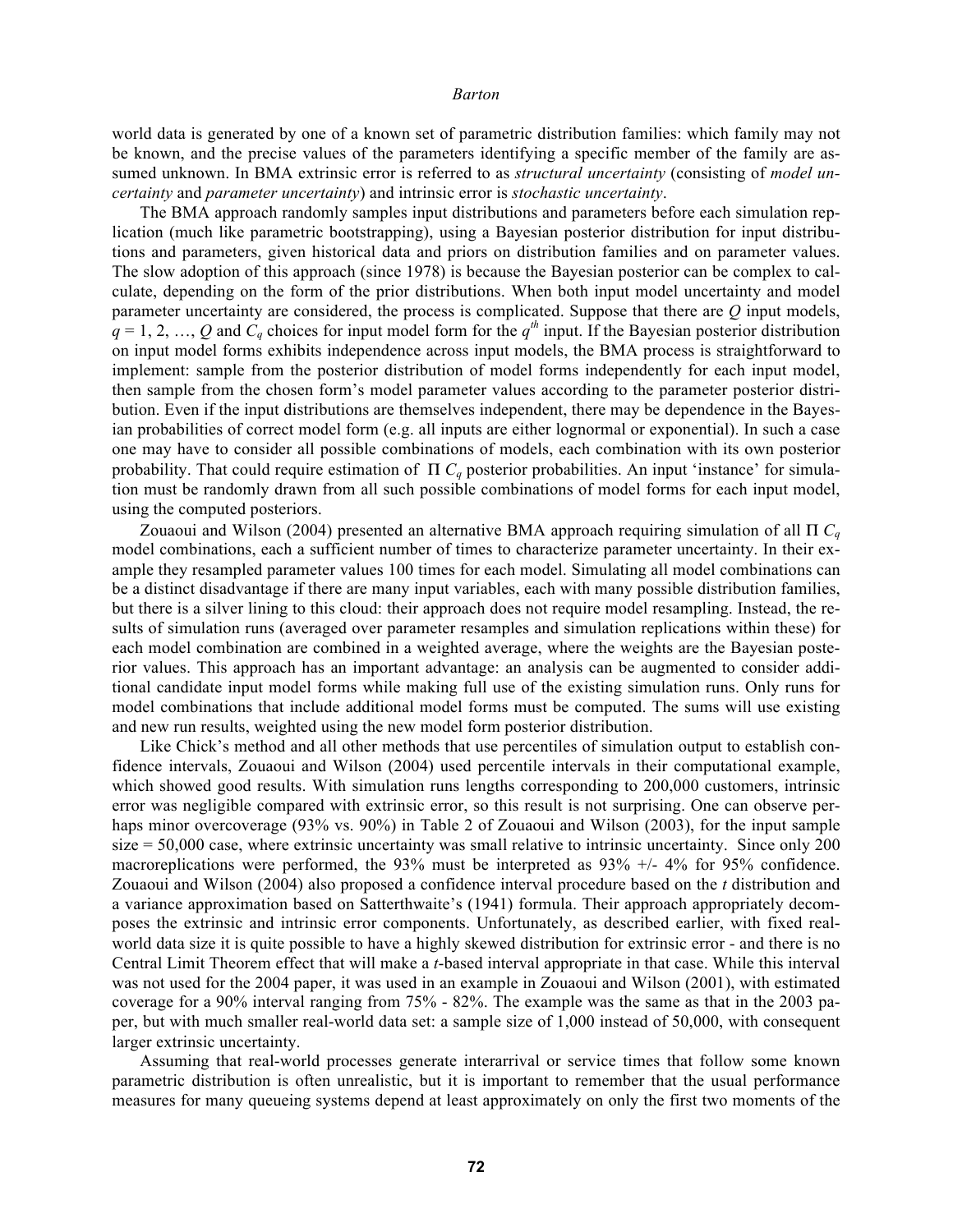input distributions. In many cases, getting the distribution wrong does not have a significant effect on mean system characteristics. For example see Smith (2003) and Whitt (2004), which give two-moment approximate results for some *M*/*G*/*c*/*K* and *G*/*G*/1/*K* systems. Further, the BMA approach can capture mixture distributions through the posterior on different model types. Lindsay, Pilla and Basak (2000) show that mixtures can provide higher moment-matching ability in fitting distributions. In an example cited in Zouaoui and Wilson (2004), of the 98% of variance due to extrinsic error, 80% was parameter error and only 18% was attributed to error from using the wrong probability model.

#### **3.5 Approximations Based on Taylor's Theorem**

In the final section of his WSC State of the Art Review of input modeling in 1994, Russell Cheng identified a means to separate intrinsic and extrinsic error (Cheng 1994). He characterized extrinsic error through a Taylor approximation, which for our example gives:

$$
Var(\overline{Y}(\lambda, \tau)) \approx g'Vg + \sigma^2/m
$$
\n(3)

where *g* =  $(∂L/∂λ, ∂L/∂τ)'$  and *V* is the variance-covariance matrix of the random variable vector (Λ, Τ). The elements of *g* were estimated by finite differences from simulation runs using common random numbers. This approximation separates the extrinsic error (which decreases as a function of  $\sqrt{1/n}$ ) from the intrinsic error (which decreases as a function of  $\sqrt{1/m}$ ). Cheng (1994) briefly suggested basing confidence intervals for *L* on this relation, presumably assuming Gaussian distributions for Λ, Τ. The details were presented in Cheng and Holland (1997). The δ*-method* strategy is superior for small numbers of input distribution parameters, large sample sizes, and system operating conditions where errors in the firstorder Taylor approximation will be small. Cheng and Holland (1998) recognized that the δ*-*method approach could be impractical for many estimated input parameters, and proposed two δ*/two-point* estimation methods requiring only two simulation runs to compute an approximation to (3). The first finds a finite difference approximation using directions corresponding to the product  $\hat{V}_{g}$ , scaled to a vector  $(\gamma_1, \gamma_2)'$ in a way that produces for our example:

$$
\frac{\overline{Y}(\lambda + \gamma_1, \tau + \gamma_2) - \overline{Y}(\lambda - \gamma_1, \tau - \gamma_2)}{2} \approx \sqrt{g'Vg}.
$$
\n(4)

Cheng and Holland find that spending half the computational budget to estimate  $\hat{g}$  and half to compute the estimate in (4) produces good interval size and coverage in a number of settings. A second approximation that does not require  $\hat{g}$  is possible if the signs of the components of *g* are known. In that case set  $\gamma_i = \sqrt{\hat{V}_{i,i}}$ . Evaluation of the performance of the *simplified*  $\delta$ */two-point* method indicated that it is less robust. The performance comparisons were expanded to include a parametric bootstrap approach in Cheng and Holland (2004).

## **4 STATE OF THE ART**

The study of output analysis methods that capture input model uncertainty has continued over the past ten years, though perhaps with less intensity. New results have been published in the streams of direct resampling and Bayesian Model Averaging. In addition, a promising new method has been developed, based on a recently developed stochastic Kriging metamodeling approach and with common features of both the  $\delta$ -method and bootstrap strategies.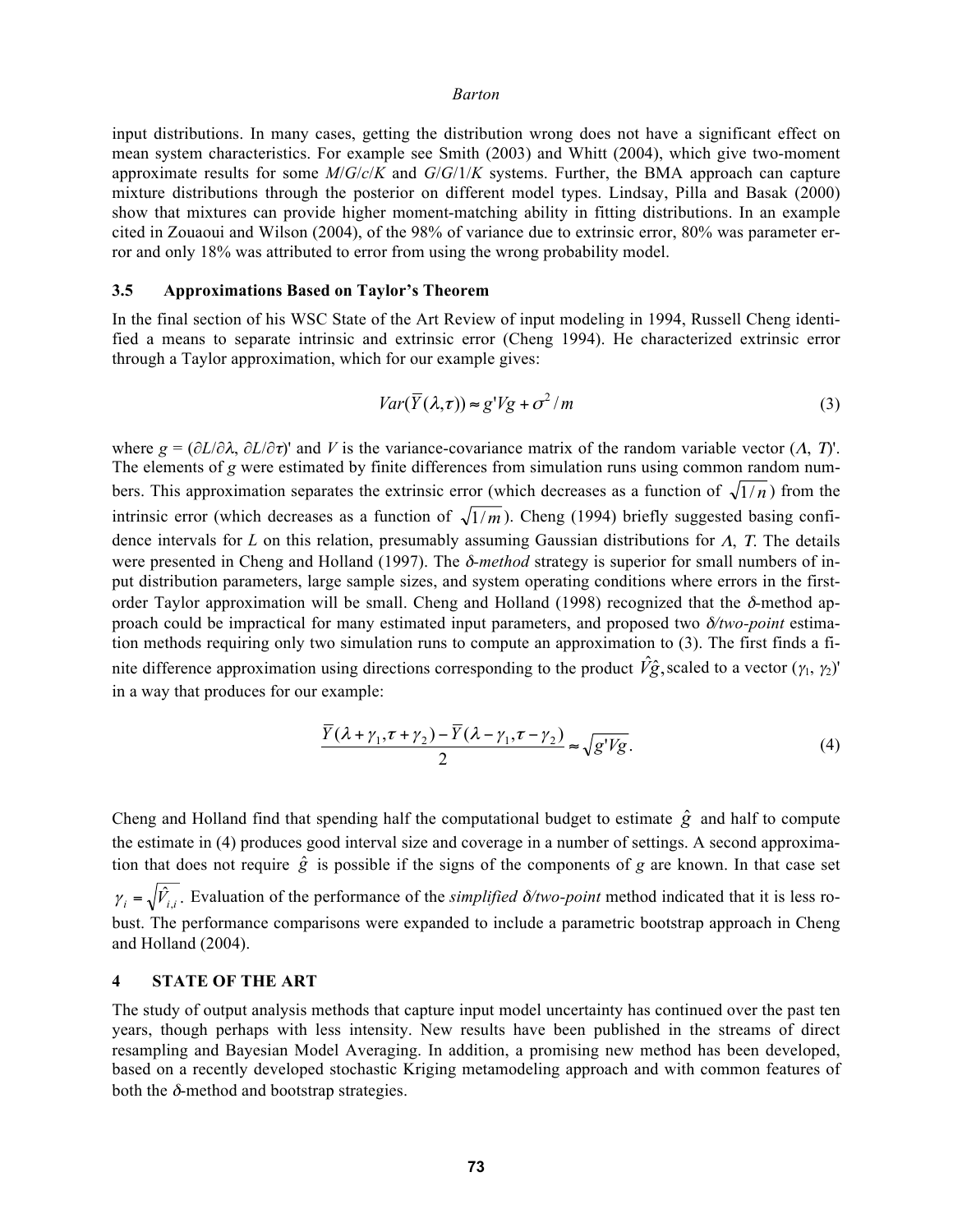## **4.1 Direct Resampling: Distributions of Conditional Expectations**

Work has continued to find more efficient ways to characterize conditional expectations. For example, Sun, Apley, and Staum (2011) have proposed a new ANOVA-like estimator of the variance of the conditional expectation. The optimal number of inner-samples (*m*) for their approach remains bounded as the computation effort grows. This simplifies algorithms used to compute such variances, which are important in financial modeling and other applications.

## **4.2 Bayesian Model Averaging: the Multivariate Case**

While BMA approaches over the first ten years addressed multiple input variables, the simplifying assumption was that these inputs were statistically independent. For many important real-world processes this is not the case.

Biller and Corlu (2011) extended the BMA approach to correlated inputs that could be modeled using the normal-to-anything strategy (NORTA, Cario and Nelson 1997). This strategy allows arbitrary continuous marginal distributions with specified correlations. The uncertainty includes uncertainty for the correlation parameters based on a correlation matrix fitted to a finite set of real-world data. Biller and Corlu produced a practical BMA strategy by combining marginal representations using the Johnson (1949) translation system, Sklar's (1959) marginal-copula representation and Cooke's (1997) copula-vine specification for sampling the parameters of the NORTA distribution. The process for estimating confidence intervals was *z*-based, and coverages were from 6% to 17% below the nominal 95% level, deteriorating as the intrinsic error is reduced (through longer simulation runs).

## **4.3 Metamodel-Assisted Bootstrapping**

When the simulation response over the range of parameter uncertainty can be captured by a first order Taylor approximation, as in the work by Cheng and co-authors, one might think of this approach as replacing the simulation runs with a (linear) metamodel. For this metamodel (given Gaussian distributions for input parameter uncertainty), the output distribution characterization can be performed analytically. If the response over the range of parameter uncertainty is significantly nonlinear, more complex metamodels might be employed. Barton et al. (1999) used a radial basis function metamodel to propagate uncertainty in product design parameter values to uncertainty in product acceptance by consumers, (or vice versa). This work was focused on deterministic engineering analysis models, and does not have direct applicability for stochastic simulation models.

The stochastic Kriging framework of Ankenman, Nelson and Staum (2010) provides a flexible and well characterized metamodel framework for stochastic simulation. For this metamodel class, computing output distribution characteristics from input model uncertainty characterization analytically is challenging. Instead, one can estimate the distribution of the output by bootstrapping the input data, and using the parameter estimates as arguments for the metamodel. Barton, Nelson and Xie (2010) called this approach *metamodel-assisted bootstrapping*, and used it in the context of known parametric distributions with unknown parameter values. It has three distinct advantages over direct bootstrapping. First, the function that is evaluated for each bootstrap resample is the metamodel so (with the caveat in the next paragraph) bootstrap evaluation does not require computationally expensive simulations. Second, while the stochastic Kriging model allows separate characterization of extrinsic and intrinsic variation, the modeling itself reduces the effect of intrinsic error as a component of the metamodel response variation, so overcoverage risk is greatly reduced. Tables 1 and 2 in Barton, Nelson and Xie (2010) show this advantage compared with direct bootstrap and BMA approaches in limited-data settings. Third, the metamodel, unlike the simulation, is a smooth function of the input resample, thus satisfying the conditions for asymptotic validity of the bootstrap.

This method for input uncertainty characterization has an added stage: before bootstrapping, a set of simulation experimental runs are conducted to fit a metamodel of simulation output as a function of simulation input parameter values. While metamodel-assisted bootstrapping eliminates the *rm* simulation ef-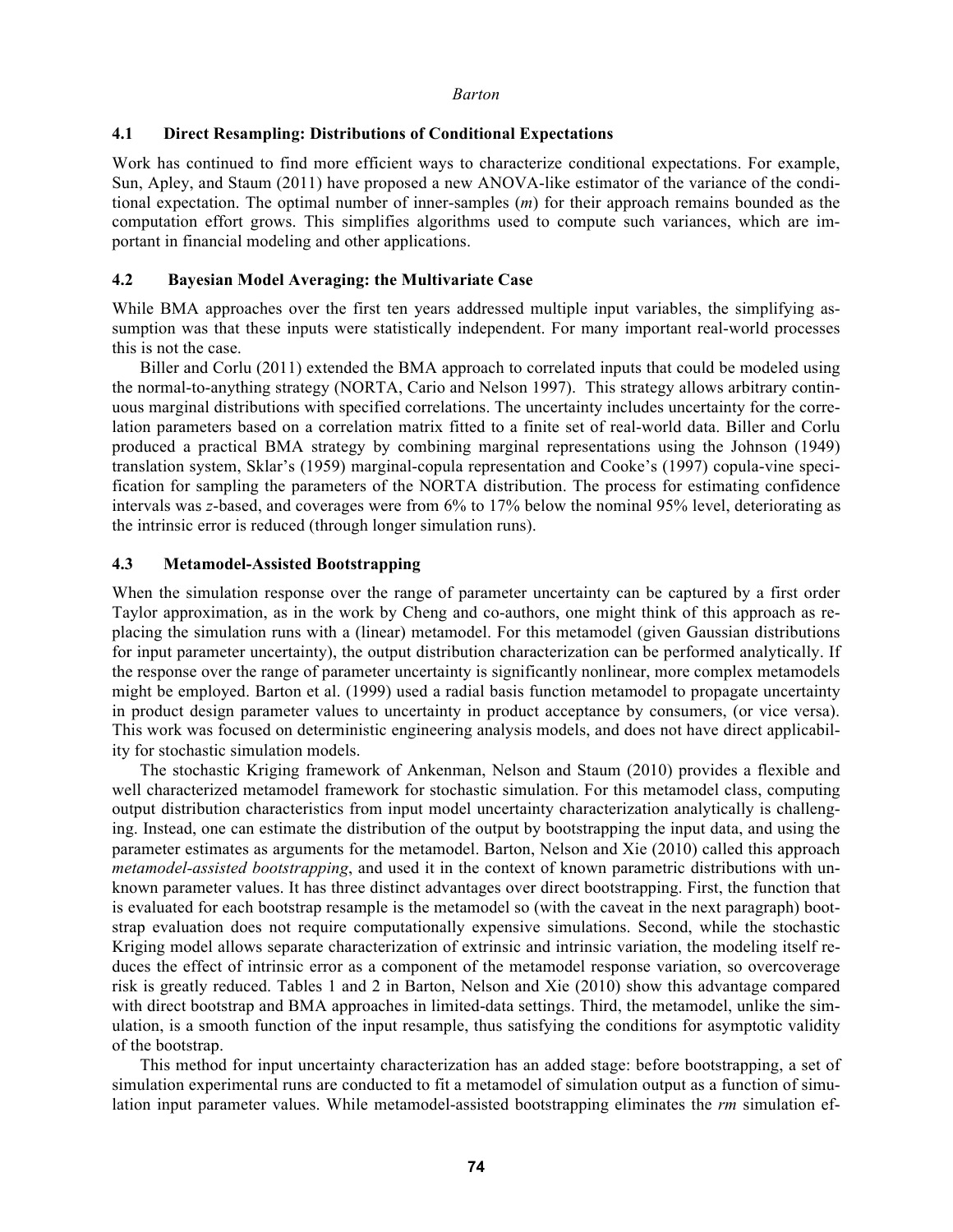fort, it adds an  $r_{\text{DOE}}$ *m* simulation effort needed to fit the stochastic Kriging model with high fidelity. When the number of input model parameters is not too large, one would expect  $r_{\text{DOE}}/m \ll rm$ . When the number of input parameters is large, not only would the simulation effort become impractically large; the current technology would not permit fitting stochastic Kriging models with more than a few tens of parameters.

This metamodel-assisted approach could be incorporated into a BMA approach with similar advantages. In fact, this has been done in the deterministic setting by a number of authors; see for example Kennedy and O'Hagan (2001) and Oakley (2004).

## **5 REMAINING DIFFICULTIES**

Figure 2 shows the overall structure of the major approaches covered in this tutorial: direct bootstrap resampling (direct resampling is similar), BMA, δ-method and metamodel-assisted bootstrapping. Each of these approaches provide insight for a previously ignored aspect of model fidelity: input model uncertainty. The first two methods require extensive simulation experiments – a factor of *r* greater than the naive analysis, with *r* ranging from hundreds to thousands. The latter two methods require simulation runs only to fit a metamodel, either first order linear models for the  $\delta$ -method or more extensive space-filling designs for the metamodel-assisted bootstrap method. Large numbers of input parameters can put these latter two methods at a disadvantage in terms of simulation effort. Only the first method has been applied in a in a nonparametric context in which empirical distributions directly drive the simulation.



Figure 2. High-level schematic representation of major input uncertainty methods.

Table 1 summarizes the disadvantages for each of the four major approaches. Overall, the direct and BMA approaches avoid issues with metamodel fitting and fidelity, but require extensive computational effort, when compared with the  $\delta$ -method and metamodel-assisted bootstrap with a small number of parameters. While all but the direct resampling method involve complex computations, the  $\delta$ -method and metamodel-assisted bootstrap can have these calculations performed in a 'black box' way, so they may still be practical for vendor-provided solutions.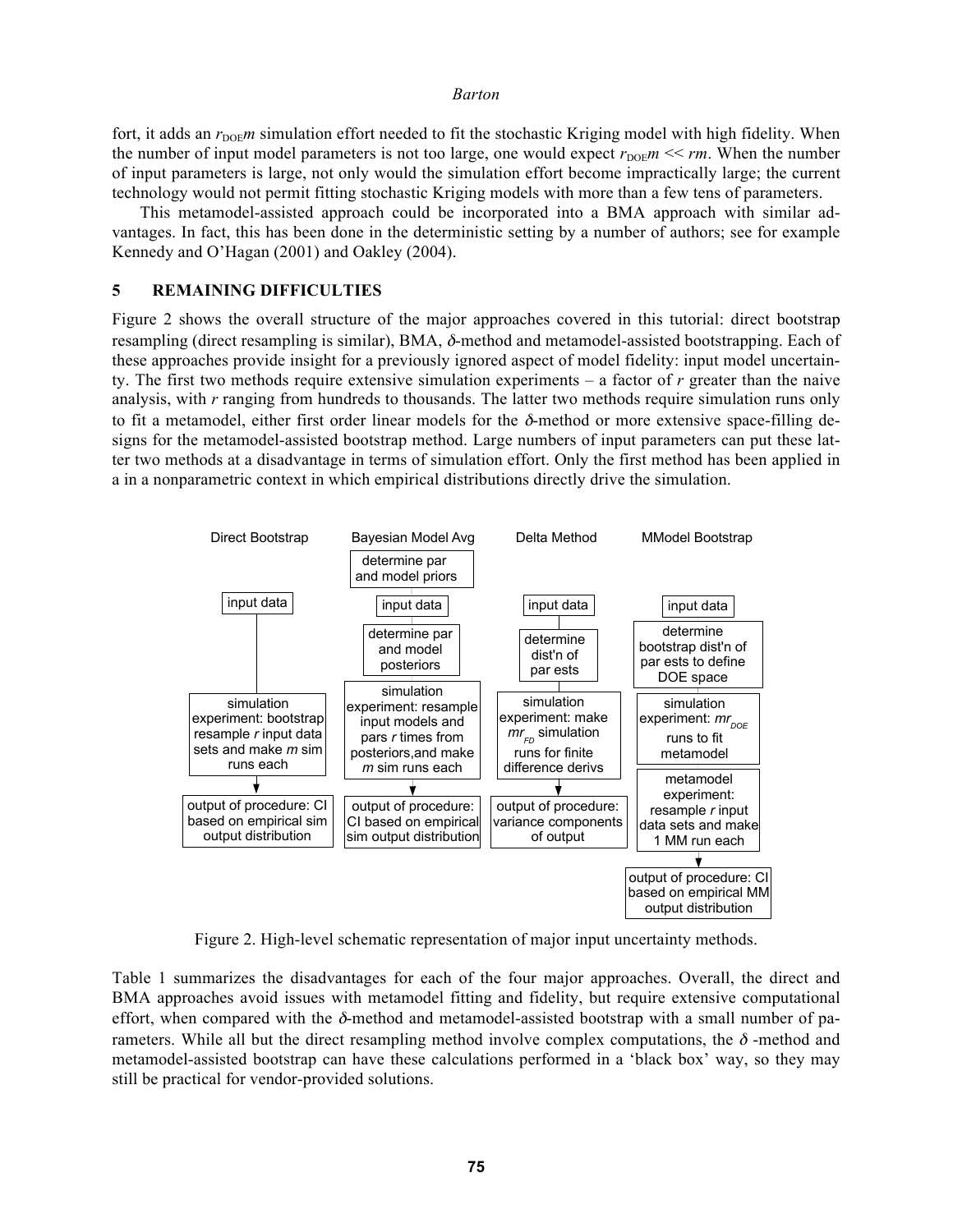| Problem \ Method                               | Direct<br>Bootstrap | <b>BMA</b> | $\delta$ -Method | MM Boot-<br>strap |
|------------------------------------------------|---------------------|------------|------------------|-------------------|
| Requires rm simulations                        |                     | Х          |                  |                   |
| Requires $r_{\text{DOE}}$ <i>m</i> simulations |                     |            | $X$ (or not)     |                   |
| Requires metamodel (or Taylor) fidelity        |                     |            |                  |                   |
| Potential overcoverage - intrinsic             |                     | X          |                  |                   |
| Potential undercoverage - $t$                  |                     | X          |                  |                   |
| Procedurally complex                           |                     |            | X                |                   |
| Violates asymptotic requirements               |                     |            |                  |                   |

Table 1. Methods for input model uncertainty characterization and their shortcomings.

A small 'x' indicates a problem that is practically small or only occurs for some variants in the literature. From the table, the most promising methods appear to be BMA when intrinsic error is small and percentile intervals are used. When there are relatively few input parameters, the metamodel-assisted bootstrap method is efficient and has robust performance with either small or large intrinsic and/or extrinsic error. For nonparametric applications, the direct bootstrap method has promise, but potential overcoverage must be checked.

## **ACKNOWLEDGMENTS**

The author is indebted to many of those listed in the references below for improving his understanding of input model uncertainty, but particular thanks go to Barry Nelson and Lee Schruben. The author thanks the National Science Foundation for its support of his research while on IPA assignment. The views and conclusions expressed in this paper are those of the author and do not reflect the policies or procedures of the National Science Foundation.

# **REFERENCES**

Ankenman, B., B. L. Nelson, and J. Staum. 2010. "Stochastic Kriging for Simulation Metamodeling." *Operations Research* 58:371–382.

- Barton, R. R. 2007. "Presenting a More Complete Characterization of Uncertainty: Can it be Done?" In *Proceedings of the 2007 INFORMS Simulation Society Research Workshop*, Edited by S. Chick, C.- H. Chen, S.G. Henderson, and E. Yücesan. Fontainebleau, France: INFORMS Simulation Society.
- Barton, R. R., R. C. H. Cheng, S. E. Chick, S. G. Henderson, A. M. Law, L. M. Leemis, B. W. Schmeiser, L. W. Schruben, and J. R. Wilson. 2002. "Panel on Current Issues in Simulation Input Modeling." In *Proceedings of the 2002 Winter Simulation Conference*, Edited by E. Yücesan, C.-H. Chen, J. L. Snowdon, and J. M. Charnes, 353–369. Piscataway, New Jersey: Institute of Electrical and Electronics Engineers, Inc.
- Barton, R. R., F. Limayem, M. Meckesheimer, and B. Yannou. 1999. "Using Metamodels for Modelling the Propagation of Design Uncertainties." In ICE 99: Proceedings of the 5th International Conference on Concurrent Engineering, 521-528. Nottingham, UK: Centre for Concurrent Enterprising.
- Barton, R. R., B. L. Nelson and W. Xie. 2010. "A Framework for Input Uncertainty Analysis." In *Proceedings of the 2010 Winter Simulation Conference*, Edited by B. Johansson, S. Jain, J. Montoya-Torres, J. Hugan, and E. Yücesan, 1189-1198. Piscataway, New Jersey: Institute of Electrical and Electronics Engineers, Inc.
- Barton, R. R., and L. W. Schruben. 1993. "Uniform and Bootstrap Resampling of Empirical Distributions." In *Proceedings of the 1993 Winter Simulation Conference*, Edited by G. W. Evans, M. Mol-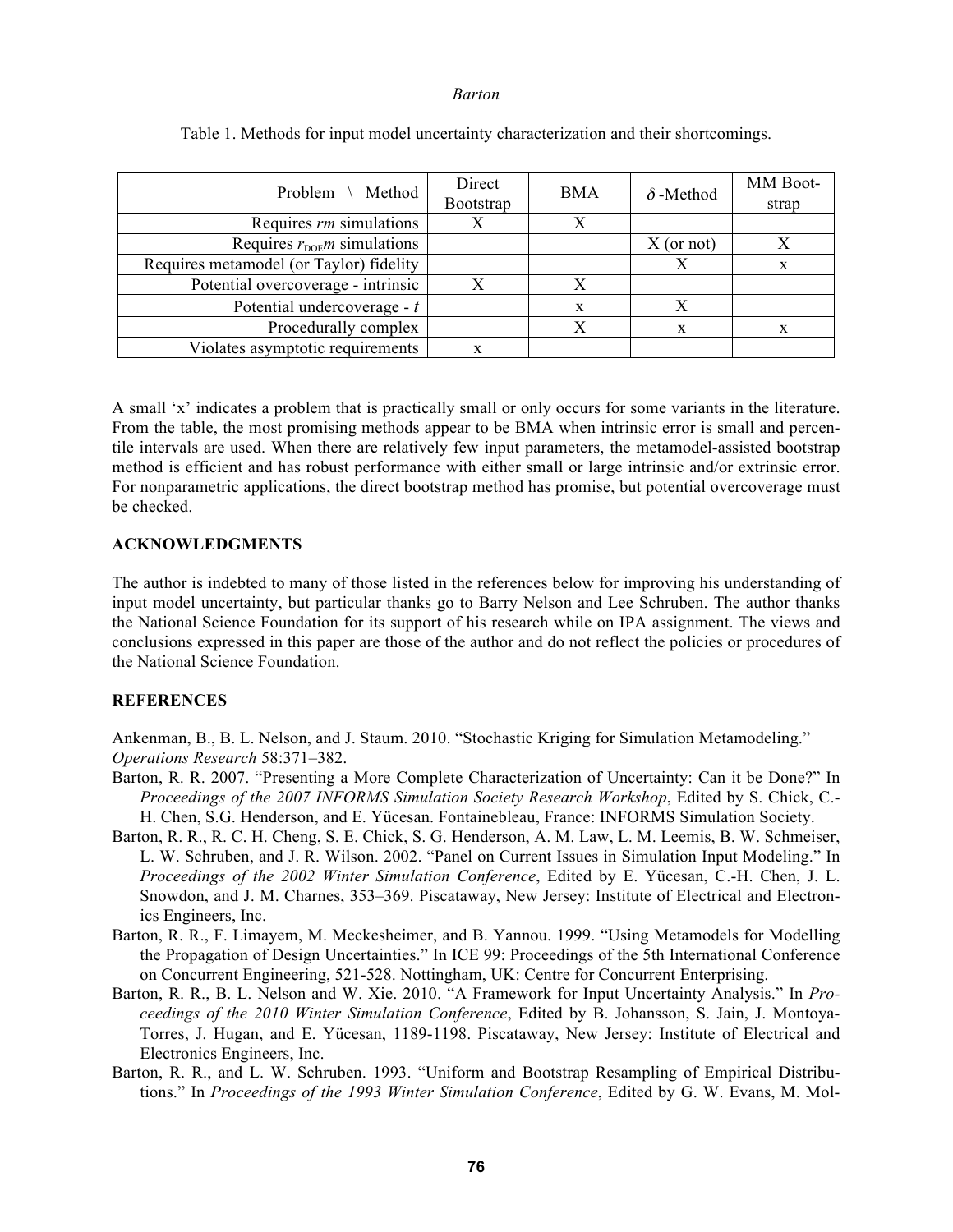laghasemi, W. E. Biles, and E. C. Russell, 503–508. Piscataway, New Jersey: Institute of Electrical and Electronics Engineers, Inc.

- Barton, R. R., and L. W. Schruben. 2001. "Resampling Methods for Input Modeling." In *Proceedings of the 2001 Winter Simulation Conference*, Edited by B. A. Peters, J. S. Smith, D. J. Medeiros and M. W. Rohrer, 372–378. Piscataway, New Jersey: Institute of Electrical and Electronics Engineers, Inc.
- Biller, B., and C. Corlu. 2011. "Accounting for Parameter Uncertainty in Large-Scale Stochastic Simulations with Correlated Inputs." *Operations Research* 59:661-673.
- Cario, M. C. and Nelson, B. L. 1997. "Modeling and Generating Random Vectors with Arbitrary Marginal Distributions and Correlation Matrix." Technical Report, Department of Industrial Engineering and Management Sciences, Northwestern University, Evanston, Illinois.
- Cheng, R. C. H. 1994. "Selecting Input Models." In *Proceedings of the 1994 Winter Simulation Conference*, Edited by J. D. Tew, M. S. Manivannan, D. A. Sadowski and A. F. Seila, 184–191. Piscataway, New Jersey: Institute of Electrical and Electronics Engineers, Inc.
- Cheng, R. C. H. 1995. "Bootstrap Methods in Computer Simulation Experiments." In *Proceedings of the 1995 Winter Simulation Conference*, Edited by C. Alexopoulos, K. Kang, W. R. Lilegdon and D. Goldsman, 171-177. Piscataway, New Jersey: Institute of Electrical and Electronics Engineers, Inc.
- Cheng, R. C. H. 1998. "Bayesian Model Selection when the Number of Components is Unknown." In *Proceedings of the 1998 Winter Simulation Conference*, Edited by D. J. Medeiros, E. F. Watson, J. S. Carson and M. S. Manivannan, 653–659. Piscataway, New Jersey: Institute of Electrical and Electronics Engineers, Inc.
- Cheng, R. C. H., and W. Holland. 1997. "Sensitivity of Computer Simulation Experiments to Errors in Input Data." *Journal of Statistical Computation and Simulation* 57:219–241.
- Cheng, R. C. H., and W. Holland. 1998. "Two-Point Methods for Assessing Variability in Simulation Output." *Journal of Statistical Computation and Simulation* 60:183–205.
- Cheng, R. C. H., and W. Holland. 2004. "Calculation of Confidence Intervals for Simulation Output." *ACM Transactions on Modeling and Computer Simulation* 14:344–362.
- Chick, S. E. 1997. "Bayesian Analysis for Simulation Input and Output." In *Proceedings of the 1997 Winter Simulation Conference*, Edited by S. Andradottir, K. J. Healy, D. H. Withers, and B. L. Nelson, 253–260. Piscataway, New Jersey: Institute of Electronic and Electrical Engineers, Inc.
- Chick, S. E. 1999. "Steps to Implement Bayesian Input Distribution Selection." In *Proceedings of the 1999 Winter Simulation Conference*, Edited by P. A. Farrington, H. B. Nembhard, D. T. Sturrock, and G. W. Evans, 317–324. Piscataway, New Jersey: Institute of Electronic and Electrical Engineers, Inc.
- Chick, S. E. 2000. "Bayesian Methods for Simulation." In *Proceedings of the 2000 Winter Simulation Conference*, Edited by J. A. Joines, R. R. Barton, K. Kang, and P. A. Fishwick, 109–118. Piscataway, New Jersey: Institute of Electronic and Electrical Engineers, Inc.
- Chick, S. E. 2001. "Input Distribution Selection for Simulation Experiments: Accounting for Input Uncertainty." *Operations Research* 49:744-758.
- Cooke, R. M. 1997. "Uncertainty Modeling: Examples and Issues." *Safety Science* 26:49–60.
- Efron, B., and R. Tibshirani. 1986. "Bootstrap Methods for Standard Errors, Confidence Intervals, and Other Measures of Statistical Accuracy." Statistical Science 1:54-77.
- Freimer, M., and L. W. Schruben. 2002. "Collecting Data and Estimating Parameters for Input Distributions." In *Proceedings of the 2002 Winter Simulation Conference*, Edited by E. Yücesan, C. Chen, J. L. Snowdon, and J. M. Charnes, 392–399. Piscataway, New Jersey: Institute of Electrical and Electronics Engineers, Inc.
- Glynn, P. 1986. "Problems in Bayesian Analysis of Stochastic Simulation." In *Proceedings of the 1986 Winter Simulation Conference*, Edited by J. R. Wilson, J. O. Henriksen, and S. D. Roberts, 376–383. Piscataway, New Jersey: Institute of Electrical and Electronics Engineers, Inc.
- Hoeting, J. A., D. Madigan, A. D. Raftery and C. T. Volinsky. 1999. "Bayesian Model Averaging: A Tutorial (with discussion)." *Statistical Science* 14:382-417.